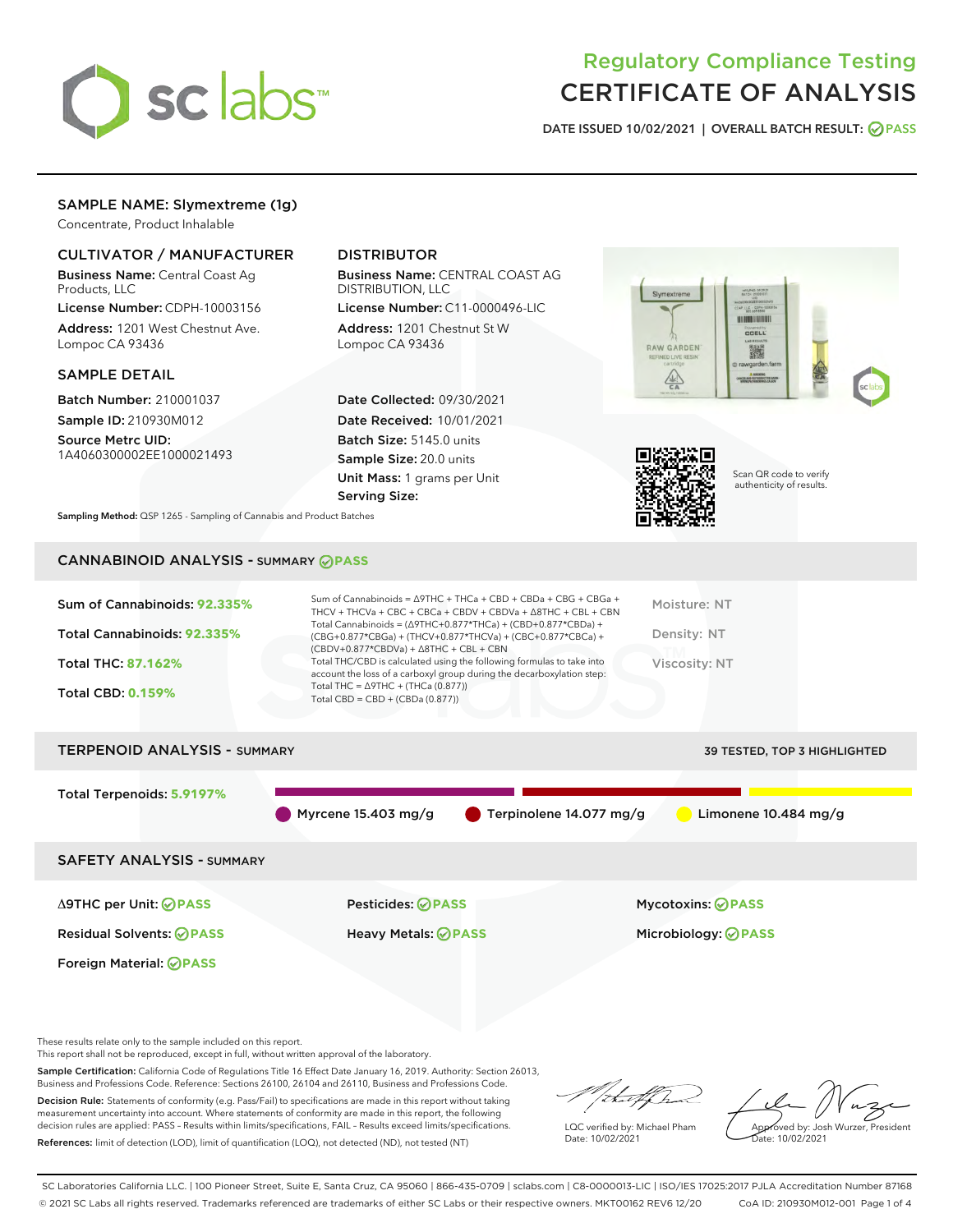



SLYMEXTREME (1G) | DATE ISSUED 10/02/2021 | OVERALL BATCH RESULT: @ PASS

#### CANNABINOID TEST RESULTS - 10/01/2021 2 PASS

Tested by high-performance liquid chromatography with diode-array detection (HPLC-DAD). **Method:** QSP 1157 - Analysis of Cannabinoids by HPLC-DAD

#### TOTAL CANNABINOIDS: **92.335%**

Total Cannabinoids (Total THC) + (Total CBD) + (Total CBG) + (Total THCV) + (Total CBC) + (Total CBDV) + ∆8THC + CBL + CBN

TOTAL THC: **87.162%** Total THC (∆9THC+0.877\*THCa)

TOTAL CBD: **0.159%**

Total CBD (CBD+0.877\*CBDa)

TOTAL CBG: 2.354% Total CBG (CBG+0.877\*CBGa)

TOTAL THCV: 2.27% Total THCV (THCV+0.877\*THCVa)

TOTAL CBC: 0.11% Total CBC (CBC+0.877\*CBCa)

TOTAL CBDV: ND Total CBDV (CBDV+0.877\*CBDVa)

| <b>COMPOUND</b>            | LOD/LOQ<br>(mg/g) | <b>MEASUREMENT</b><br><b>UNCERTAINTY</b><br>mg/g | <b>RESULT</b><br>(mg/g) | <b>RESULT</b><br>(%) |
|----------------------------|-------------------|--------------------------------------------------|-------------------------|----------------------|
| Δ9THC                      | 0.06/0.26         | ±29.984                                          | 871.62                  | 87.162               |
| <b>CBG</b>                 | 0.06 / 0.19       | ±0.927                                           | 23.54                   | 2.354                |
| <b>THCV</b>                | 0.1 / 0.2         | ±1.13                                            | 22.7                    | 2.27                 |
| <b>CBD</b>                 | 0.07/0.29         | ±0.074                                           | 1.59                    | 0.159                |
| <b>CBN</b>                 | 0.1/0.3           | ±0.10                                            | 1.5                     | 0.15                 |
| $\triangle$ 8THC           | 0.1/0.4           | ±0.10                                            | 1.3                     | 0.13                 |
| <b>CBC</b>                 | 0.2 / 0.5         | $\pm 0.03$                                       | 1.1                     | 0.11                 |
| <b>THCa</b>                | 0.05/0.14         | N/A                                              | <b>ND</b>               | <b>ND</b>            |
| <b>THCVa</b>               | 0.07 / 0.20       | N/A                                              | <b>ND</b>               | <b>ND</b>            |
| <b>CBDa</b>                | 0.02/0.19         | N/A                                              | <b>ND</b>               | <b>ND</b>            |
| <b>CBDV</b>                | 0.04 / 0.15       | N/A                                              | <b>ND</b>               | <b>ND</b>            |
| <b>CBDVa</b>               | 0.03/0.53         | N/A                                              | <b>ND</b>               | <b>ND</b>            |
| <b>CBGa</b>                | 0.1/0.2           | N/A                                              | <b>ND</b>               | <b>ND</b>            |
| <b>CBL</b>                 | 0.06 / 0.24       | N/A                                              | <b>ND</b>               | <b>ND</b>            |
| <b>CBCa</b>                | 0.07 / 0.28       | N/A                                              | <b>ND</b>               | <b>ND</b>            |
| <b>SUM OF CANNABINOIDS</b> |                   |                                                  | 923.35 mg/g             | 92.335%              |

#### **UNIT MASS: 1 grams per Unit**

| ∆9THC per Unit                                                                            | 1120 per-package limit | 871.62 mg/unit<br><b>PASS</b> |  |  |  |
|-------------------------------------------------------------------------------------------|------------------------|-------------------------------|--|--|--|
| <b>Total THC per Unit</b>                                                                 |                        | 871.62 mg/unit                |  |  |  |
| <b>CBD per Unit</b>                                                                       |                        | $1.59$ mg/unit                |  |  |  |
| <b>Total CBD per Unit</b>                                                                 |                        | $1.59$ mg/unit                |  |  |  |
| Sum of Cannabinoids<br>per Unit                                                           |                        | 923.35 mg/unit                |  |  |  |
| <b>Total Cannabinoids</b><br>per Unit                                                     |                        | 923.35 mg/unit                |  |  |  |
| <b>MOISTURE TEST RESULT</b><br><b>VISCOSITY TEST RESULT</b><br><b>DENSITY TEST RESULT</b> |                        |                               |  |  |  |

Not Tested

Not Tested

Not Tested

#### TERPENOID TEST RESULTS - 10/02/2021

Terpene analysis utilizing gas chromatography-flame ionization detection (GC-FID). **Method:** QSP 1192 - Analysis of Terpenoids by GC-FID

| <b>COMPOUND</b>         | LOD/LOQ<br>(mg/g) | <b>MEASUREMENT</b><br><b>UNCERTAINTY</b><br>mg/g | <b>RESULT</b><br>(mg/g)                         | <b>RESULT</b><br>(%) |
|-------------------------|-------------------|--------------------------------------------------|-------------------------------------------------|----------------------|
| <b>Myrcene</b>          | 0.008 / 0.025     | ±0.1987                                          | 15.403                                          | 1.5403               |
| Terpinolene             | 0.008 / 0.026     | ±0.2886                                          | 14.077                                          | 1.4077               |
| Limonene                | 0.005 / 0.016     | ±0.1499                                          | 10.484                                          | 1.0484               |
| $\beta$ Caryophyllene   | 0.004 / 0.012     | ±0.1725                                          | 4.846                                           | 0.4846               |
| Ocimene                 | 0.011 / 0.038     | ±0.1164                                          | 3.626                                           | 0.3626               |
| $\beta$ Pinene          | 0.004 / 0.014     | ±0.0257                                          | 2.235                                           | 0.2235               |
| $\alpha$ Pinene         | 0.005 / 0.017     | ±0.0161                                          | 1.872                                           | 0.1872               |
| $\alpha$ Humulene       | 0.009 / 0.029     | ±0.0446                                          | 1.388                                           | 0.1388               |
| Linalool                | 0.009 / 0.032     | ±0.0356                                          | 0.937                                           | 0.0937               |
| Terpineol               | 0.016 / 0.055     | ±0.0414                                          | 0.675                                           | 0.0675               |
| Fenchol                 | 0.010 / 0.034     | ±0.0256                                          | 0.661                                           | 0.0661               |
| trans-ß-Farnesene       | 0.008 / 0.025     | ±0.0200                                          | 0.563                                           | 0.0563               |
| $\alpha$ Phellandrene   | 0.006 / 0.020     | ±0.0056                                          | 0.410                                           | 0.0410               |
| $\alpha$ Terpinene      | 0.005 / 0.017     | ±0.0054                                          | 0.365                                           | 0.0365               |
| $\gamma$ Terpinene      | 0.006 / 0.018     | ±0.0058                                          | 0.334                                           | 0.0334               |
| 3 Carene                | 0.005 / 0.018     | ±0.0047                                          | 0.333                                           | 0.0333               |
| Camphene                | 0.005 / 0.015     | ±0.0021                                          | 0.179                                           | 0.0179               |
| $\alpha$ Bisabolol      | 0.008 / 0.026     | ±0.0072                                          | 0.134                                           | 0.0134               |
| <b>Borneol</b>          | 0.005 / 0.016     | ±0.0055                                          | 0.131                                           | 0.0131               |
| Guaiol                  | 0.009 / 0.030     | ±0.0045                                          | 0.096                                           | 0.0096               |
| Citronellol             | 0.003 / 0.010     | ±0.0040                                          | 0.081                                           | 0.0081               |
| <b>Nerolidol</b>        | 0.009 / 0.028     | ±0.0043                                          | 0.068                                           | 0.0068               |
| Valencene               | 0.009 / 0.030     | ±0.0045                                          | 0.066                                           | 0.0066               |
| Fenchone                | 0.009 / 0.028     | ±0.0019                                          | 0.064                                           | 0.0064               |
| Sabinene                | 0.004 / 0.014     | ±0.0008                                          | 0.063                                           | 0.0063               |
| Eucalyptol              | 0.006 / 0.018     | ±0.0013                                          | 0.050                                           | 0.0050               |
| p-Cymene                | 0.005 / 0.016     | ±0.0008                                          | 0.028                                           | 0.0028               |
| Sabinene Hydrate        | 0.006 / 0.022     | ±0.0011                                          | 0.028                                           | 0.0028               |
| Isoborneol              | 0.004 / 0.012     | N/A                                              | <loq< th=""><th><loq< th=""></loq<></th></loq<> | <loq< th=""></loq<>  |
| Caryophyllene           | 0.010 / 0.033     | N/A                                              | <loq< th=""><th><loq< th=""></loq<></th></loq<> | <loq< th=""></loq<>  |
| (-)-Isopulegol          | 0.005 / 0.016     | N/A                                              | ND                                              | <b>ND</b>            |
| Camphor                 | 0.006 / 0.019     | N/A                                              | ND                                              | ND                   |
| Menthol                 | 0.008 / 0.025     | N/A                                              | ND                                              | <b>ND</b>            |
| Nerol                   | 0.003 / 0.011     | N/A                                              | ND                                              | ND                   |
| R-(+)-Pulegone          | 0.003 / 0.011     | N/A                                              | ND                                              | ND                   |
| Geraniol                | 0.002 / 0.007     | N/A                                              | ND                                              | <b>ND</b>            |
| <b>Geranyl Acetate</b>  | 0.004 / 0.014     | N/A                                              | ND                                              | ND                   |
| $\alpha$ Cedrene        | 0.005 / 0.016     | N/A                                              | ND                                              | ND                   |
| Cedrol                  | 0.008 / 0.027     | N/A                                              | ND                                              | ND                   |
| <b>TOTAL TERPENOIDS</b> |                   |                                                  | 59.197 mg/g                                     | 5.9197%              |

SC Laboratories California LLC. | 100 Pioneer Street, Suite E, Santa Cruz, CA 95060 | 866-435-0709 | sclabs.com | C8-0000013-LIC | ISO/IES 17025:2017 PJLA Accreditation Number 87168 © 2021 SC Labs all rights reserved. Trademarks referenced are trademarks of either SC Labs or their respective owners. MKT00162 REV6 12/20 CoA ID: 210930M012-001 Page 2 of 4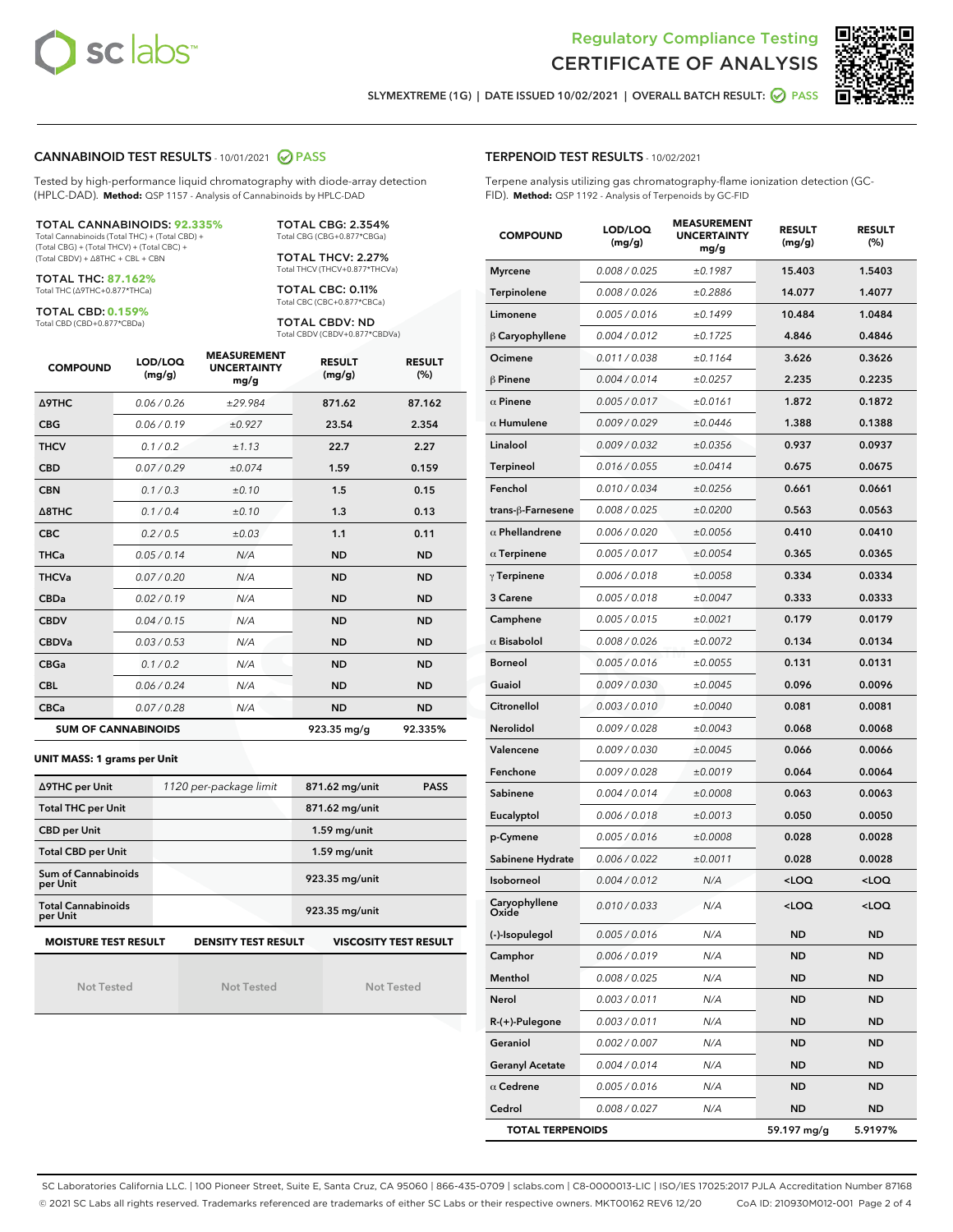



SLYMEXTREME (1G) | DATE ISSUED 10/02/2021 | OVERALL BATCH RESULT: 2 PASS

# CATEGORY 1 PESTICIDE TEST RESULTS - 10/02/2021 2 PASS

Pesticide and plant growth regulator analysis utilizing high-performance liquid chromatography-mass spectrometry (HPLC-MS) or gas chromatography-mass spectrometry (GC-MS). \*GC-MS utilized where indicated. **Method:** QSP 1212 - Analysis of Pesticides and Mycotoxins by LC-MS or QSP 1213 - Analysis of Pesticides by GC-MS

| 0.03 / 0.08<br><b>ND</b><br><b>PASS</b><br>Aldicarb<br>$\ge$ LOD<br>N/A<br>Carbofuran<br>0.02 / 0.05<br>$\ge$ LOD<br>N/A<br><b>ND</b><br><b>PASS</b><br>Chlordane*<br>0.03 / 0.08<br>$\ge$ LOD<br>N/A<br><b>ND</b><br><b>PASS</b><br>Chlorfenapyr*<br>0.03/0.10<br>$\ge$ LOD<br>N/A<br><b>ND</b><br><b>PASS</b><br>Chlorpyrifos<br>0.02 / 0.06<br>N/A<br><b>ND</b><br><b>PASS</b><br>$\ge$ LOD<br>Coumaphos<br>0.02 / 0.07<br>N/A<br><b>ND</b><br><b>PASS</b><br>$\ge$ LOD<br>Daminozide<br>0.02 / 0.07<br>N/A<br><b>ND</b><br><b>PASS</b><br>$\ge$ LOD<br><b>DDVP</b><br>0.03/0.09<br>$>$ LOD<br>N/A<br><b>ND</b><br><b>PASS</b><br>(Dichlorvos)<br>Dimethoate<br>0.03 / 0.08<br>$\ge$ LOD<br><b>ND</b><br><b>PASS</b><br>N/A<br>0.03/0.10<br>N/A<br><b>ND</b><br><b>PASS</b><br>Ethoprop(hos)<br>$>$ LOD<br>N/A<br><b>ND</b><br><b>PASS</b><br>Etofenprox<br>0.02 / 0.06<br>$\ge$ LOD<br>Fenoxycarb<br>0.03 / 0.08<br>$\ge$ LOD<br>N/A<br><b>ND</b><br><b>PASS</b><br>0.03 / 0.08<br>$\ge$ LOD<br>N/A<br><b>ND</b><br><b>PASS</b><br>Fipronil<br>Imazalil<br>0.02 / 0.06<br>$\geq$ LOD<br>N/A<br><b>ND</b><br><b>PASS</b><br><b>Methiocarb</b><br>0.02 / 0.07<br>$\ge$ LOD<br>N/A<br><b>ND</b><br><b>PASS</b><br>Methyl<br>0.03/0.10<br>N/A<br><b>ND</b><br><b>PASS</b><br>$\ge$ LOD<br>parathion<br>0.03/0.09<br><b>Mevinphos</b><br>$\ge$ LOD<br>N/A<br><b>ND</b><br><b>PASS</b><br>Paclobutrazol<br>0.02 / 0.05<br>$>$ LOD<br>N/A<br><b>ND</b><br><b>PASS</b><br>0.03 / 0.09<br>N/A<br>$\ge$ LOD<br><b>ND</b><br><b>PASS</b><br>Propoxur<br>0.03 / 0.08<br><b>ND</b><br><b>PASS</b><br>Spiroxamine<br>$\ge$ LOD<br>N/A<br>Thiacloprid<br>0.03/0.10<br>$\ge$ LOD<br>N/A<br><b>ND</b><br><b>PASS</b> | <b>COMPOUND</b> | LOD/LOQ<br>$(\mu g/g)$ | <b>ACTION</b><br><b>LIMIT</b><br>$(\mu g/g)$ | <b>MEASUREMENT</b><br><b>UNCERTAINTY</b><br>$\mu$ g/g | <b>RESULT</b><br>$(\mu g/g)$ | <b>RESULT</b> |
|---------------------------------------------------------------------------------------------------------------------------------------------------------------------------------------------------------------------------------------------------------------------------------------------------------------------------------------------------------------------------------------------------------------------------------------------------------------------------------------------------------------------------------------------------------------------------------------------------------------------------------------------------------------------------------------------------------------------------------------------------------------------------------------------------------------------------------------------------------------------------------------------------------------------------------------------------------------------------------------------------------------------------------------------------------------------------------------------------------------------------------------------------------------------------------------------------------------------------------------------------------------------------------------------------------------------------------------------------------------------------------------------------------------------------------------------------------------------------------------------------------------------------------------------------------------------------------------------------------------------------------------------------------------------------------------------------------|-----------------|------------------------|----------------------------------------------|-------------------------------------------------------|------------------------------|---------------|
|                                                                                                                                                                                                                                                                                                                                                                                                                                                                                                                                                                                                                                                                                                                                                                                                                                                                                                                                                                                                                                                                                                                                                                                                                                                                                                                                                                                                                                                                                                                                                                                                                                                                                                         |                 |                        |                                              |                                                       |                              |               |
|                                                                                                                                                                                                                                                                                                                                                                                                                                                                                                                                                                                                                                                                                                                                                                                                                                                                                                                                                                                                                                                                                                                                                                                                                                                                                                                                                                                                                                                                                                                                                                                                                                                                                                         |                 |                        |                                              |                                                       |                              |               |
|                                                                                                                                                                                                                                                                                                                                                                                                                                                                                                                                                                                                                                                                                                                                                                                                                                                                                                                                                                                                                                                                                                                                                                                                                                                                                                                                                                                                                                                                                                                                                                                                                                                                                                         |                 |                        |                                              |                                                       |                              |               |
|                                                                                                                                                                                                                                                                                                                                                                                                                                                                                                                                                                                                                                                                                                                                                                                                                                                                                                                                                                                                                                                                                                                                                                                                                                                                                                                                                                                                                                                                                                                                                                                                                                                                                                         |                 |                        |                                              |                                                       |                              |               |
|                                                                                                                                                                                                                                                                                                                                                                                                                                                                                                                                                                                                                                                                                                                                                                                                                                                                                                                                                                                                                                                                                                                                                                                                                                                                                                                                                                                                                                                                                                                                                                                                                                                                                                         |                 |                        |                                              |                                                       |                              |               |
|                                                                                                                                                                                                                                                                                                                                                                                                                                                                                                                                                                                                                                                                                                                                                                                                                                                                                                                                                                                                                                                                                                                                                                                                                                                                                                                                                                                                                                                                                                                                                                                                                                                                                                         |                 |                        |                                              |                                                       |                              |               |
|                                                                                                                                                                                                                                                                                                                                                                                                                                                                                                                                                                                                                                                                                                                                                                                                                                                                                                                                                                                                                                                                                                                                                                                                                                                                                                                                                                                                                                                                                                                                                                                                                                                                                                         |                 |                        |                                              |                                                       |                              |               |
|                                                                                                                                                                                                                                                                                                                                                                                                                                                                                                                                                                                                                                                                                                                                                                                                                                                                                                                                                                                                                                                                                                                                                                                                                                                                                                                                                                                                                                                                                                                                                                                                                                                                                                         |                 |                        |                                              |                                                       |                              |               |
|                                                                                                                                                                                                                                                                                                                                                                                                                                                                                                                                                                                                                                                                                                                                                                                                                                                                                                                                                                                                                                                                                                                                                                                                                                                                                                                                                                                                                                                                                                                                                                                                                                                                                                         |                 |                        |                                              |                                                       |                              |               |
|                                                                                                                                                                                                                                                                                                                                                                                                                                                                                                                                                                                                                                                                                                                                                                                                                                                                                                                                                                                                                                                                                                                                                                                                                                                                                                                                                                                                                                                                                                                                                                                                                                                                                                         |                 |                        |                                              |                                                       |                              |               |
|                                                                                                                                                                                                                                                                                                                                                                                                                                                                                                                                                                                                                                                                                                                                                                                                                                                                                                                                                                                                                                                                                                                                                                                                                                                                                                                                                                                                                                                                                                                                                                                                                                                                                                         |                 |                        |                                              |                                                       |                              |               |
|                                                                                                                                                                                                                                                                                                                                                                                                                                                                                                                                                                                                                                                                                                                                                                                                                                                                                                                                                                                                                                                                                                                                                                                                                                                                                                                                                                                                                                                                                                                                                                                                                                                                                                         |                 |                        |                                              |                                                       |                              |               |
|                                                                                                                                                                                                                                                                                                                                                                                                                                                                                                                                                                                                                                                                                                                                                                                                                                                                                                                                                                                                                                                                                                                                                                                                                                                                                                                                                                                                                                                                                                                                                                                                                                                                                                         |                 |                        |                                              |                                                       |                              |               |
|                                                                                                                                                                                                                                                                                                                                                                                                                                                                                                                                                                                                                                                                                                                                                                                                                                                                                                                                                                                                                                                                                                                                                                                                                                                                                                                                                                                                                                                                                                                                                                                                                                                                                                         |                 |                        |                                              |                                                       |                              |               |
|                                                                                                                                                                                                                                                                                                                                                                                                                                                                                                                                                                                                                                                                                                                                                                                                                                                                                                                                                                                                                                                                                                                                                                                                                                                                                                                                                                                                                                                                                                                                                                                                                                                                                                         |                 |                        |                                              |                                                       |                              |               |
|                                                                                                                                                                                                                                                                                                                                                                                                                                                                                                                                                                                                                                                                                                                                                                                                                                                                                                                                                                                                                                                                                                                                                                                                                                                                                                                                                                                                                                                                                                                                                                                                                                                                                                         |                 |                        |                                              |                                                       |                              |               |
|                                                                                                                                                                                                                                                                                                                                                                                                                                                                                                                                                                                                                                                                                                                                                                                                                                                                                                                                                                                                                                                                                                                                                                                                                                                                                                                                                                                                                                                                                                                                                                                                                                                                                                         |                 |                        |                                              |                                                       |                              |               |
|                                                                                                                                                                                                                                                                                                                                                                                                                                                                                                                                                                                                                                                                                                                                                                                                                                                                                                                                                                                                                                                                                                                                                                                                                                                                                                                                                                                                                                                                                                                                                                                                                                                                                                         |                 |                        |                                              |                                                       |                              |               |
|                                                                                                                                                                                                                                                                                                                                                                                                                                                                                                                                                                                                                                                                                                                                                                                                                                                                                                                                                                                                                                                                                                                                                                                                                                                                                                                                                                                                                                                                                                                                                                                                                                                                                                         |                 |                        |                                              |                                                       |                              |               |
|                                                                                                                                                                                                                                                                                                                                                                                                                                                                                                                                                                                                                                                                                                                                                                                                                                                                                                                                                                                                                                                                                                                                                                                                                                                                                                                                                                                                                                                                                                                                                                                                                                                                                                         |                 |                        |                                              |                                                       |                              |               |
|                                                                                                                                                                                                                                                                                                                                                                                                                                                                                                                                                                                                                                                                                                                                                                                                                                                                                                                                                                                                                                                                                                                                                                                                                                                                                                                                                                                                                                                                                                                                                                                                                                                                                                         |                 |                        |                                              |                                                       |                              |               |

#### CATEGORY 2 PESTICIDE TEST RESULTS - 10/02/2021 @ PASS

| <b>COMPOUND</b>          | LOD/LOO<br>$(\mu g/g)$ | <b>ACTION</b><br>LIMIT<br>$(\mu g/g)$ | <b>MEASUREMENT</b><br><b>UNCERTAINTY</b><br>µg/g | <b>RESULT</b><br>$(\mu g/g)$ | <b>RESULT</b> |
|--------------------------|------------------------|---------------------------------------|--------------------------------------------------|------------------------------|---------------|
| Abamectin                | 0.03/0.10              | 0.1                                   | N/A                                              | <b>ND</b>                    | <b>PASS</b>   |
| Acephate                 | 0.02/0.07              | 0.1                                   | N/A                                              | <b>ND</b>                    | <b>PASS</b>   |
| Acequinocyl              | 0.02/0.07              | 0.1                                   | N/A                                              | <b>ND</b>                    | <b>PASS</b>   |
| Acetamiprid              | 0.02/0.05              | 0.1                                   | N/A                                              | <b>ND</b>                    | <b>PASS</b>   |
| Azoxystrobin             | 0.02/0.07              | 0.1                                   | N/A                                              | <b>ND</b>                    | <b>PASS</b>   |
| <b>Bifenazate</b>        | 0.01 / 0.04            | 0.1                                   | N/A                                              | <b>ND</b>                    | <b>PASS</b>   |
| <b>Bifenthrin</b>        | 0.02 / 0.05            | 3                                     | N/A                                              | <b>ND</b>                    | <b>PASS</b>   |
| <b>Boscalid</b>          | 0.03/0.09              | 0.1                                   | N/A                                              | <b>ND</b>                    | <b>PASS</b>   |
| Captan                   | 0.19/0.57              | 0.7                                   | N/A                                              | <b>ND</b>                    | <b>PASS</b>   |
| Carbaryl                 | 0.02/0.06              | 0.5                                   | N/A                                              | <b>ND</b>                    | <b>PASS</b>   |
| Chlorantranilip-<br>role | 0.04/0.12              | 10                                    | N/A                                              | <b>ND</b>                    | <b>PASS</b>   |
| Clofentezine             | 0.03/0.09              | 0.1                                   | N/A                                              | <b>ND</b>                    | <b>PASS</b>   |

| <b>CATEGORY 2 PESTICIDE TEST RESULTS</b> - 10/02/2021 continued |  |
|-----------------------------------------------------------------|--|
|                                                                 |  |

| <b>COMPOUND</b>               | LOD/LOQ<br>(µg/g) | <b>ACTION</b><br><b>LIMIT</b><br>(µg/g) | <b>MEASUREMENT</b><br><b>UNCERTAINTY</b><br>µg/g | <b>RESULT</b><br>(µg/g) | <b>RESULT</b> |
|-------------------------------|-------------------|-----------------------------------------|--------------------------------------------------|-------------------------|---------------|
| Cyfluthrin                    | 0.12 / 0.38       | $\overline{c}$                          | N/A                                              | <b>ND</b>               | <b>PASS</b>   |
| Cypermethrin                  | 0.11 / 0.32       | $\mathcal{I}$                           | N/A                                              | <b>ND</b>               | <b>PASS</b>   |
| <b>Diazinon</b>               | 0.02 / 0.05       | 0.1                                     | N/A                                              | <b>ND</b>               | <b>PASS</b>   |
| Dimethomorph                  | 0.03 / 0.09       | 2                                       | N/A                                              | <b>ND</b>               | <b>PASS</b>   |
| Etoxazole                     | 0.02 / 0.06       | 0.1                                     | N/A                                              | <b>ND</b>               | <b>PASS</b>   |
| Fenhexamid                    | 0.03 / 0.09       | 0.1                                     | N/A                                              | <b>ND</b>               | <b>PASS</b>   |
| Fenpyroximate                 | 0.02 / 0.06       | 0.1                                     | N/A                                              | <b>ND</b>               | <b>PASS</b>   |
| Flonicamid                    | 0.03 / 0.10       | 0.1                                     | N/A                                              | <b>ND</b>               | <b>PASS</b>   |
| Fludioxonil                   | 0.03/0.10         | 0.1                                     | N/A                                              | <b>ND</b>               | <b>PASS</b>   |
| Hexythiazox                   | 0.02 / 0.07       | 0.1                                     | N/A                                              | <b>ND</b>               | <b>PASS</b>   |
| Imidacloprid                  | 0.04 / 0.11       | 5                                       | N/A                                              | <b>ND</b>               | <b>PASS</b>   |
| Kresoxim-methyl               | 0.02 / 0.07       | 0.1                                     | N/A                                              | <b>ND</b>               | <b>PASS</b>   |
| <b>Malathion</b>              | 0.03 / 0.09       | 0.5                                     | N/A                                              | <b>ND</b>               | <b>PASS</b>   |
| Metalaxyl                     | 0.02 / 0.07       | $\overline{c}$                          | N/A                                              | <b>ND</b>               | <b>PASS</b>   |
| Methomyl                      | 0.03 / 0.10       | 1                                       | N/A                                              | <b>ND</b>               | <b>PASS</b>   |
| Myclobutanil                  | 0.03 / 0.09       | 0.1                                     | N/A                                              | <b>ND</b>               | <b>PASS</b>   |
| Naled                         | 0.02 / 0.07       | 0.1                                     | N/A                                              | <b>ND</b>               | <b>PASS</b>   |
| Oxamyl                        | 0.04 / 0.11       | 0.5                                     | N/A                                              | <b>ND</b>               | <b>PASS</b>   |
| Pentachloronitro-<br>benzene* | 0.03 / 0.09       | 0.1                                     | N/A                                              | <b>ND</b>               | <b>PASS</b>   |
| Permethrin                    | 0.04 / 0.12       | 0.5                                     | N/A                                              | <b>ND</b>               | <b>PASS</b>   |
| Phosmet                       | 0.03 / 0.10       | 0.1                                     | N/A                                              | <b>ND</b>               | <b>PASS</b>   |
| Piperonylbu-<br>toxide        | 0.02 / 0.07       | 3                                       | N/A                                              | <b>ND</b>               | <b>PASS</b>   |
| Prallethrin                   | 0.03 / 0.08       | 0.1                                     | N/A                                              | <b>ND</b>               | <b>PASS</b>   |
| Propiconazole                 | 0.02 / 0.07       | 0.1                                     | N/A                                              | <b>ND</b>               | <b>PASS</b>   |
| Pyrethrins                    | 0.04 / 0.12       | 0.5                                     | N/A                                              | <b>ND</b>               | <b>PASS</b>   |
| Pyridaben                     | 0.02 / 0.07       | 0.1                                     | N/A                                              | <b>ND</b>               | <b>PASS</b>   |
| Spinetoram                    | 0.02 / 0.07       | 0.1                                     | N/A                                              | <b>ND</b>               | <b>PASS</b>   |
| Spinosad                      | 0.02 / 0.07       | 0.1                                     | N/A                                              | <b>ND</b>               | <b>PASS</b>   |
| Spiromesifen                  | 0.02 / 0.05       | 0.1                                     | N/A                                              | <b>ND</b>               | <b>PASS</b>   |
| Spirotetramat                 | 0.02 / 0.06       | 0.1                                     | N/A                                              | <b>ND</b>               | <b>PASS</b>   |
| Tebuconazole                  | 0.02 / 0.07       | 0.1                                     | N/A                                              | <b>ND</b>               | <b>PASS</b>   |
| Thiamethoxam                  | 0.03 / 0.10       | 5                                       | N/A                                              | <b>ND</b>               | <b>PASS</b>   |
| Trifloxystrobin               | 0.03 / 0.08       | 0.1                                     | N/A                                              | <b>ND</b>               | <b>PASS</b>   |

SC Laboratories California LLC. | 100 Pioneer Street, Suite E, Santa Cruz, CA 95060 | 866-435-0709 | sclabs.com | C8-0000013-LIC | ISO/IES 17025:2017 PJLA Accreditation Number 87168 © 2021 SC Labs all rights reserved. Trademarks referenced are trademarks of either SC Labs or their respective owners. MKT00162 REV6 12/20 CoA ID: 210930M012-001 Page 3 of 4